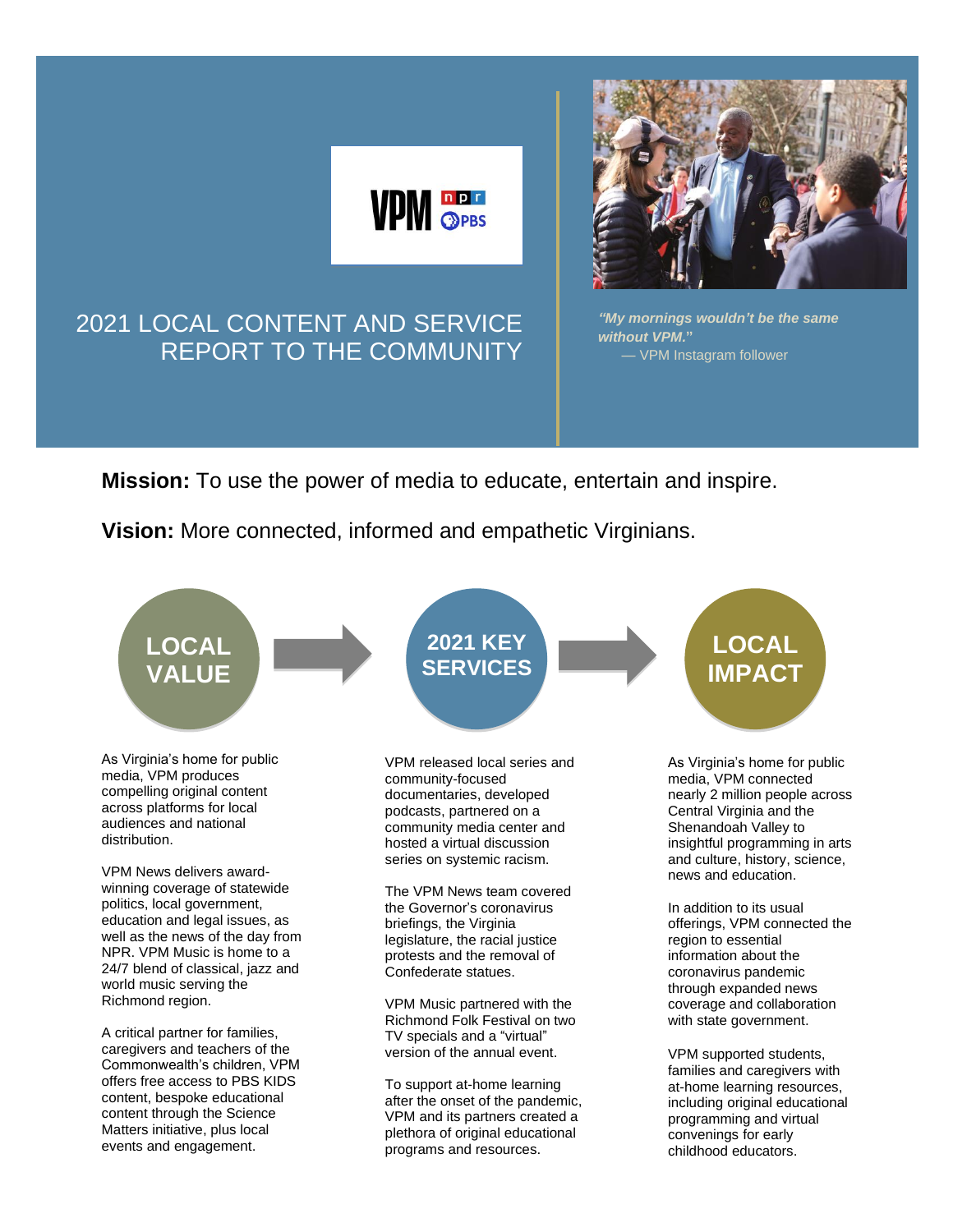# **Local, Community-Centered Content**

Here is a sampling of the local, community-centered content that VPM produced:

**All Together Now.** When the coronavirus pandemic led the Richmond Folk Festival to go virtual, VPM worked with area musicians and festival organizers to create "All Together Now," a two-part television program celebrating Virginia artists that featured both new recordings and favorites from past festivals.

**Alzheimer's: What You Can Do.** The third film in VPM's dementia documentary series, "Alzheimer's: What You Can Do" explores the research showing how our behaviors and daily health habits can have dramatic effects on our cognitive abilities as we age. VPM partnered with the Greater Richmond and Central & Western Virginia Chapters of the Alzheimer's Association on two related virtual events that educated audiences about the warning signs of Alzheimer's and discussed preventive behaviors and habits.

**Candidate Forums and Election Coverage.** In fall 2020, VPM hosted and produced a mayoral forum in partnership with ChamberRVA as well as two "Virginia Decides" congressional district candidate forums. The VPM News team also provided robust election coverage.

**Menuhin Competition Richmond 2021.** After being delayed a year by the coronavirus pandemic, VPM's production of the Menuhin Competition for young violinists reached a worldwide audience and garnered millions of views online. The Menuhin Competition Richmond 2021 – presented in virtual form for the very first time – represented the culmination of a multi-year effort by the City of Richmond, the Richmond Symphony, VPM and other local partners to bring people together through the power of music. VPM created, packaged and posted over 100 competitionrelated videos. In total, Menuhin Competition Richmond 2021 materials received over 6 million views worldwide.

*"I especially would like to thank VPM for producing so many hours of quality content, concluding with the fine closing gala film that perfectly captured the joyous, uplifting spirit of the Menuhin Competition Richmond 2021." – Lacey Huszcza, Executive Director of the Richmond Symphony in a guest column for the* Richmond Times-Dispatch, *May 31, 2021*

**Resettled.** This VPM podcast series explores the refugee resettlement process in Virginia through the eyes of those directly experiencing it. Personal stories from refugees are woven together with information about the resettlement process. Hosted by Ahmed Badr, himself a refugee from Iraq, "Resettled" offers listeners a glimpse into cultures and experiences both familiar and foreign to their own and explores the universal themes of acceptance and connection. Listeners have downloaded episodes of "Resettled" approximately 75,000 times since the podcast's launch in July 2020, and the podcast has received both a Regional Edward R. Murrow Award and recognition from the Public Media Journalists Association.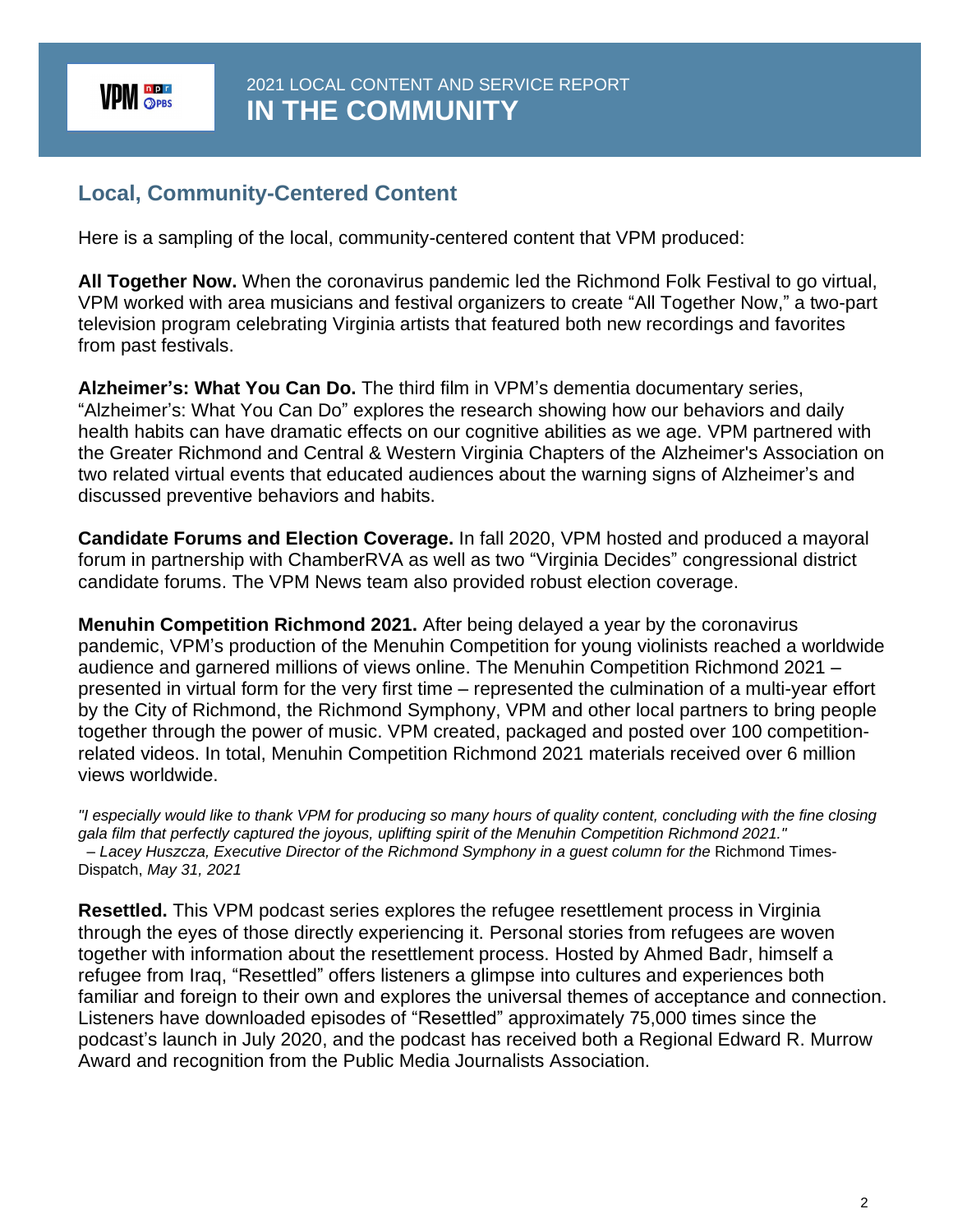

### **Local, Community-Centered Content** *(continued)*

**Untamed.** Hosted by Ed Clark, President and Co-Founder of the Wildlife Center of Virginia in Waynesboro, "Untamed" took viewers behind the scenes where diagnosing and treating the injuries of its patients is just the beginning of the Center's investigative and conservation work. The series also focused on what people can do to help preserve the natural environments around them and minimize manmade risks to area wildlife. The team also developed an "Untamed" radio series that began airing on VPM News and online in late 2020.

**Virginia Currents.** VPM's weekly magazine series, "Virginia Currents," presented its final season. The program included in-depth stories and interviews featuring people and organizations from across the Commonwealth of Virginia and has helped pave the way for future Virginia-focused TV news programming from VPM.

**Virginia General Assembly Coverage.** VPM provided online and broadcast coverage during the 2021 General Assembly season with a dedicated landing page and daily wrap-ups of the day's legislative proceedings in the House of Delegates and Virginia Senate. The VPM News team provided features reporting on notable bills with VPM reporters and editors broadening the reach of VPM's coverage by sharing articles and posts on social media.

**VPM Daily Newscast.** VPM produced a short four-day-a-week daily podcast designed to provide listeners with all the Central Virginia news they need in just 5 to 10 minutes. Episodes are recorded the night before and are available on VPM.org and through a variety of podcast platforms.

**VPM News.** On radio and on VPM's digital platforms, the VPM News team covered state and local politics, the courts, city government, issues related to mental health, education and more. VPM reporters provided extensive coverage of racial justice protests in the area and the subsequent removal of Confederate statues along Richmond's Monument Avenue. The team saw its tireless reporting, including its efforts to translate some articles into Spanish, recognized with a 2021 Regional Edward R. Murrow Award for Excellence in Diversity, Equity and Inclusion.

**VPM Music.** On VPM's music-only radio station, local hosts showcased the best in classical music, jazz, blues and world music. In the fall, VPM continued its long-running partnership with the Richmond Folk Festival, providing a radio broadcast celebrating music, culture and the traditional arts. VPM Music also produced and broadcast selections from select Richmond Symphony concerts.

*"I listen to you guys every morning. As a local RVA musician, I find [local news] as well as public media to be key to a well-connected community and diverse art scene." – VPM Instagram follower*

**Why This Moment.** After protests erupted across the country following the death of George Floyd, local filmmakers Domico Phillips and Metta Bastet captured the outcry in Richmond as people expressed their frustrations over repeated acts of police violence. The VPM documentary "Why This Moment" details the emotions and events surrounding the protests from the perspective of the activists and helps provide context for conversations about this moment in the nation's path toward racial justice.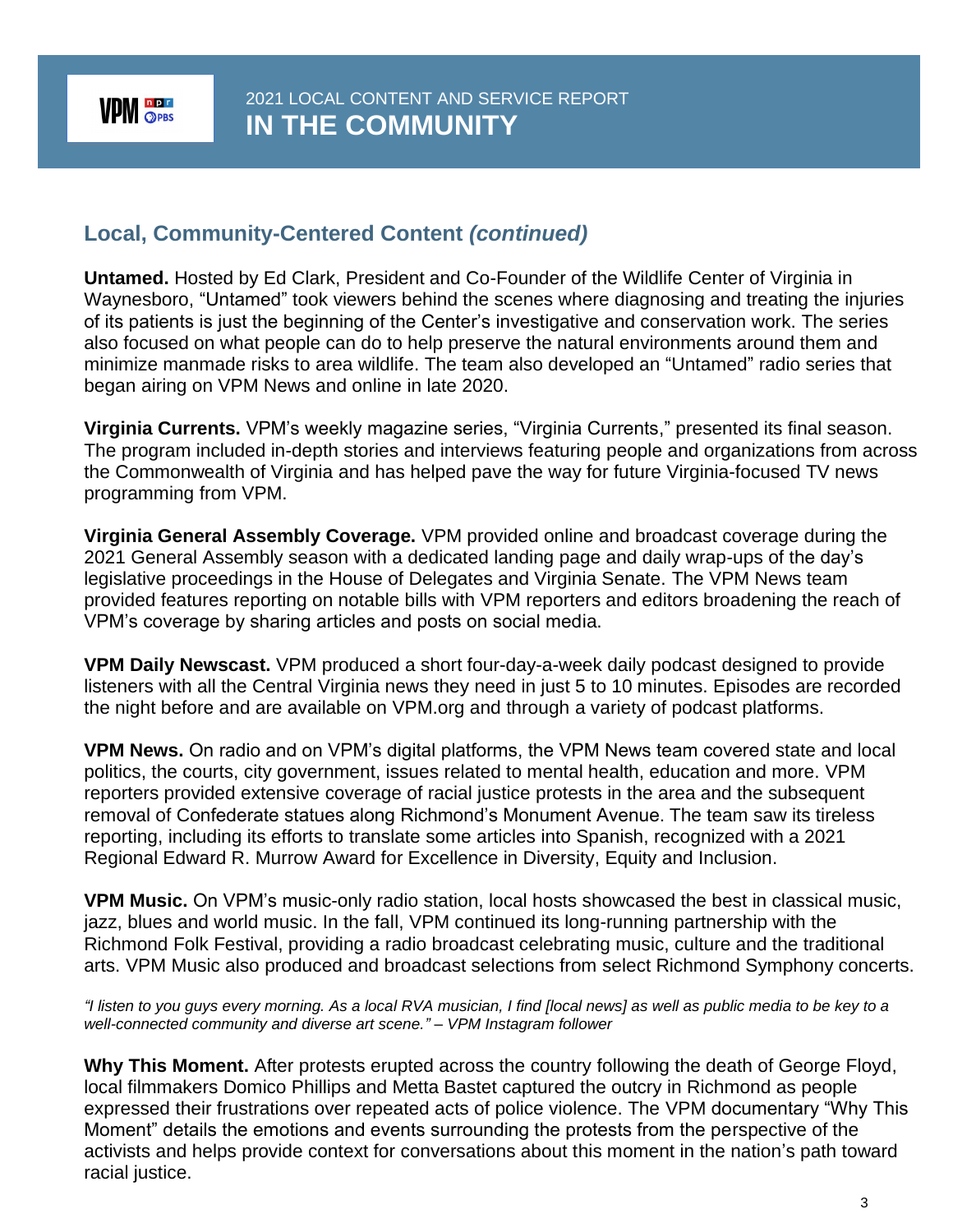

## **Local, Community-Centered Initiatives**

**The Basics.** In partnership with state and local stakeholders and the national Basics Learning Network, VPM developed engagement initiatives around "The Basics," five simple yet powerful principles that families and caregivers can use to help young children thrive in the early years. To help raise awareness of "The Basics," VPM and its partners across the region distributed complimentary "Basics Kits" and offered educational tutorials to families and caregivers, particularly those in asset-limited communities, and produced a series of animated digital shorts and television interstitials that show "The Basics" in action.

**The Market at 25th.** The VPM PBS KIDS® community engagement initiative is a permanent fixture at the Market at 25th, a local independent grocery store in a former food desert located within Richmond's Church Hill neighborhood. Pre-pandemic, VPM provided fun and educational child and family engagement opportunities along with resources and activities anchored by the trusted PBS KIDS® brand. During the pandemic, staff has remained dedicated to the cause and has worked hard to find new ways to get educational resources into the hands of families and other caregivers who rely on the Market.

**PBS KIDS® Edcamp.** Together with our education partners in the region, VPM offered virtuallyheld PBS KIDS® Edcamp opportunities to local teachers. These professional development convenings provided an opportunity for early childhood educators to share their experiences, discuss new ideas and explore PBS KIDS® educational resources together in a virtual setting.

**StoryCorps' One Small Step.** With financial support from the Corporation for Public Broadcasting, VPM recruited community members to participate in StoryCorps' "One Small Step" – one of six stations selected during the second year of the initiative. We had over 300 people contact us about participation, and we facilitated 25 conversations between pairs of individuals with differing views. VPM News broadcast several of these on radio, and we shared them online. The project provided a unique opportunity to bring people together, and many ended up finding common ground.

**VPM + ICA Community Media Center.** In August 2020, VPM, in partnership with the Institute for Contemporary Art at Virginia Commonwealth University (ICA at VCU), launched a new media center inside the ICA. The VPM+ICA Community Media Center has created opportunities for storytelling and sought to amplify voices often missing from traditional media. Virtual workshops, the majority of which are free and open to the public, began in fall 2020.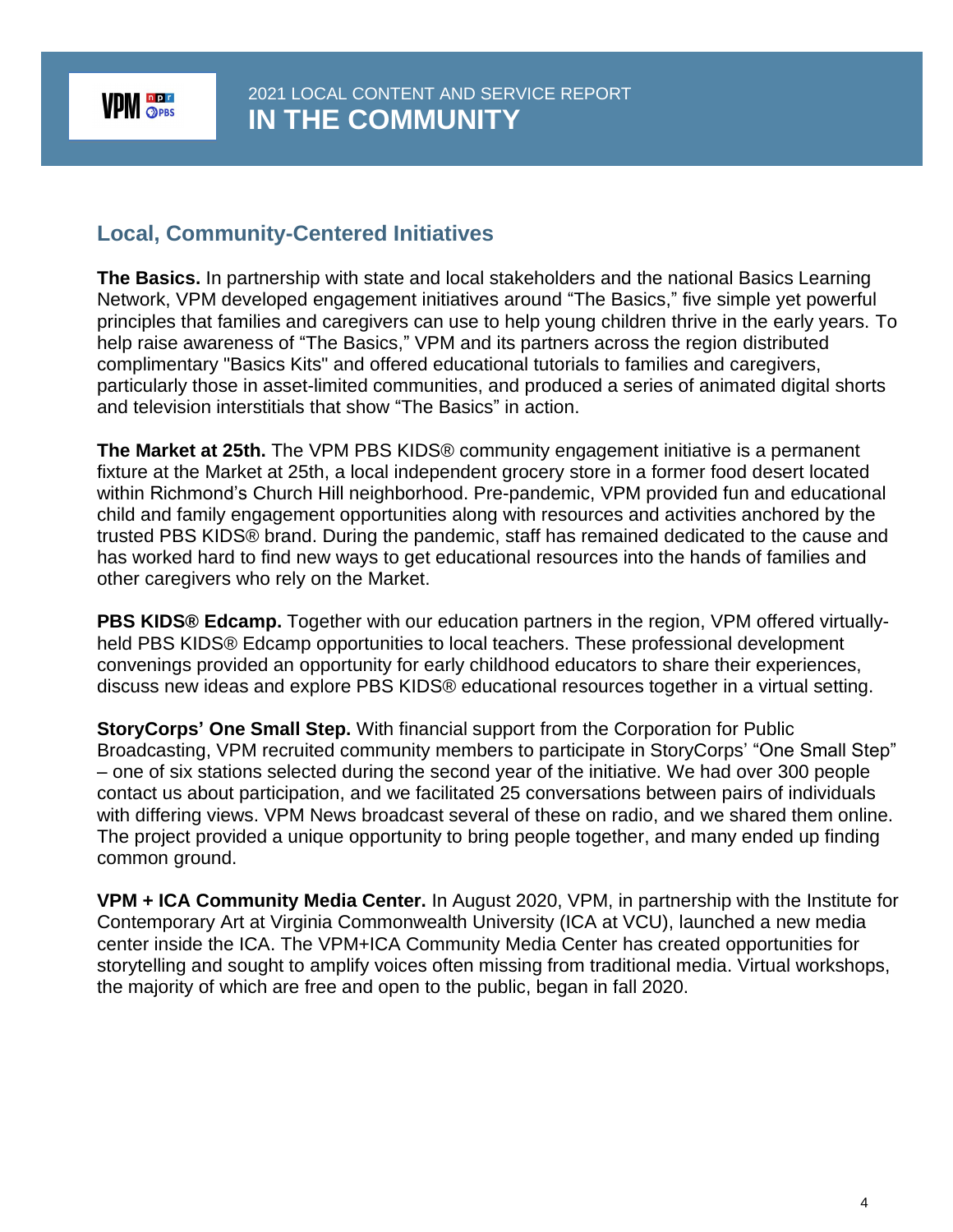

# 2021 LOCAL CONTENT AND SERVICE REPORT **STORIES OF IMPACT**

## **Virginia Governor's Briefings**

Working with the Governor's Office, VPM continued to produce the pool feed for Va. Governor Ralph Northam's coronavirus briefings. These regular briefings are streamed online on Twitter, Facebook and YouTube and are broadcast live in Spanish on the Virginia Department of Emergency Management Facebook page. Media outlets throughout the Commonwealth broadcast the VPM feed, and VPM rebroadcasts the briefings each evening on its VPM PBS station.



### **HEARD**

**HEARD.** VPM's documentary "HEARD" captures the inspiring stories of people who grew up in public housing who are now giving back to their home communities. Police precincts have shared the film during officer training to help them better understand the communities they serve and build empathy.

*"HEARD will provide a launching pad for constructive dialogue about current economic conditions and the best way to create pathways for economic upward mobility." – Reggie Gordon, Deputy Chief Administrative Officer for the City of Richmond*



# **Racism: Challenging Perceptions**

In August 2020, VPM launched the virtual discussion series "Racism: Challenging Perceptions." Through conversations with local experts and leaders, we explored the social, cultural and economic impacts of racism on our community. Several local organizations have used this series as part of their DEI trainings for their employees and to help facilitate conversations about race and racism.

*"I'm extremely grateful for the opportunity. Thanks for setting a strong example of the potential and power of local media to advance these critical conversations." – Trey Hartt, panelist, "Racism: Challenging Perceptions"*

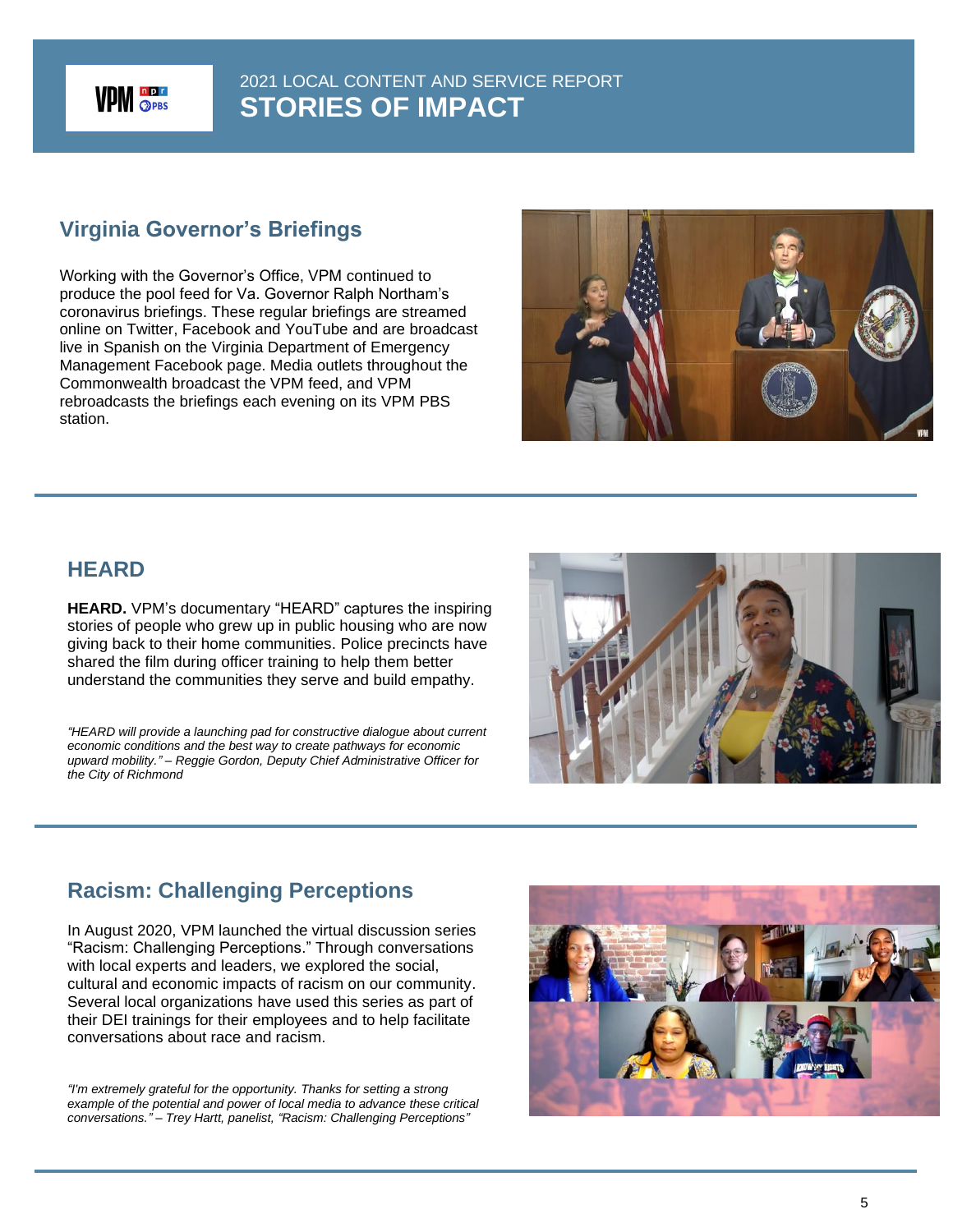# 2021 LOCAL CONTENT AND SERVICE REPORT **STORIES OF IMPACT**

# **VPM Home Learning**

As the coronavirus pandemic led to more and more school closures, VPM saw an opportunity to help support children and families engaged in at-home learning. While continuing to broadcast the statewide VA TV Classroom block of programs, VPM launched its own set of original programs aligned with Virginia Standards of Learning in July 2020. We also converted our VPM Plus television channel to "VPM Learning Plus," offering an extended weekday lineup of educational programs for children and teens.

#### **Reach in the Community:**

Through its "Home Learning" offerings on television, VPM aimed to help bridge the digital divide in Virginia by providing instructional content for families without access to the internet. We also developed an extensive collection of online resources and easily-sharable videos for on-demand viewing.

#### **Partnerships:**

Individuals and community groups, ranging from scientist and Miss America 2020 Camille Schrier to the Chesapeake Bay Foundation to Charlottesville-based music educators Mary and Mike Anderson (plus many more!) helped VPM produce original shows – all of which were shared with the Virginia Department of Education and posted on the Virginia educators' digital resource hub #GoOpenVa. VPM also worked to upload many of these educational resources to PBS Learning Media. *(Images from three of VPM's Home Learning shows are pictured on the right.)*

#### **Impact and Community Feedback:**

*"I'm looking at your VPM Learning Plus schedule on your website and there is so much cool stuff on here! The programs and resources have great concrete skills that kids are going to need to review and know. If you're a parent that's working super hard to home school, sounds like it's a good time to let VPM help you." – Sarah FitzHenry and Kim Wilkens, St. Anne's-Belfield School, Charlottesville, Virginia*



**Cooking Up Science with Miss America**



**Fitness DAWGS**



**Circle Time at Home**